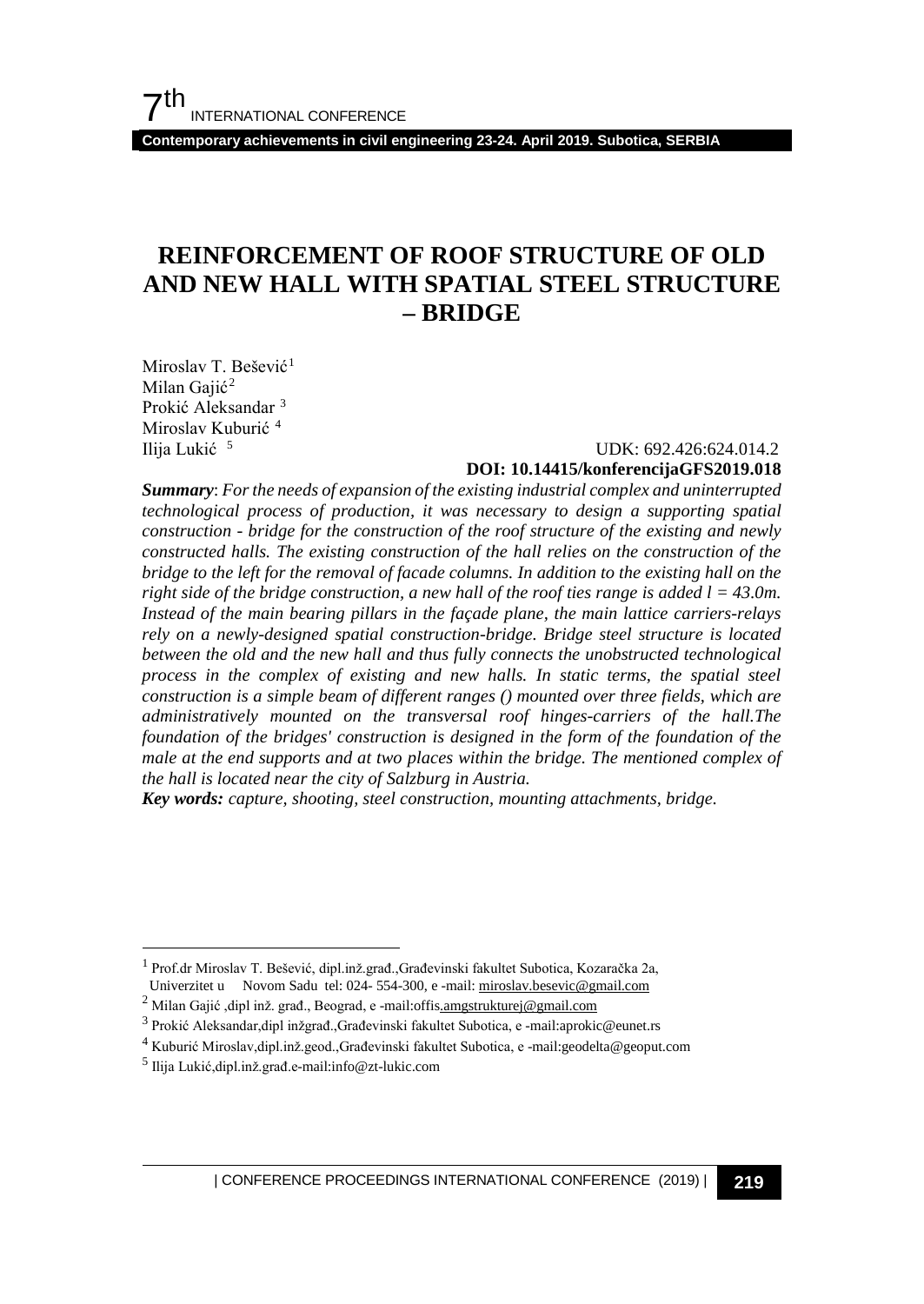#### **Савремена достигнућа у грађевинарству 23-24. април 2019. Суботица, СРБИЈА**

### **1. INTRODUCTION**

For the needs for the expansion of the technological and production process, it was necessary to remove the complete facade liner from the sandwich panels with all the supporting structural elements of the existing hall.It was also necessary to complete and upgrade the new hall range L = 43.0m and length  $\Sigma$ l = 85.0m. For this reason, it is necessary to project a spacious steel structure - bridge, which is placed in between the removed phase and the new hall. The bridge construction is in the form of three lattice carriers of unequal range lasphones () conditioned by technological process. The bridge girders are relying on concrete frames and foundations in two places in the hall and on the calcars. Picture no 1 shows the complex with the existing hall which removes the longitudinal facade plane to the new bridge construction, that is, the clock, is the basis of the existing and newly constructed halls with a cross-section.



*Slika 1. Osnova postojeće i nove hale sa poprečnim presekom nove konstrukcije mosta*

By placing the steel grid structure of the bridge it is possible that the technological process is not interrupted in such a way that it is possible to bend the existing transverse roof tile of the hall, to dismantle the existing main pillars in the facade and rely on the short element of the lower belt of the new spacious construction of the bridge. The reliance of the crossover roof of the new hall was achieved by directly relying on the short element of the lower band on the right.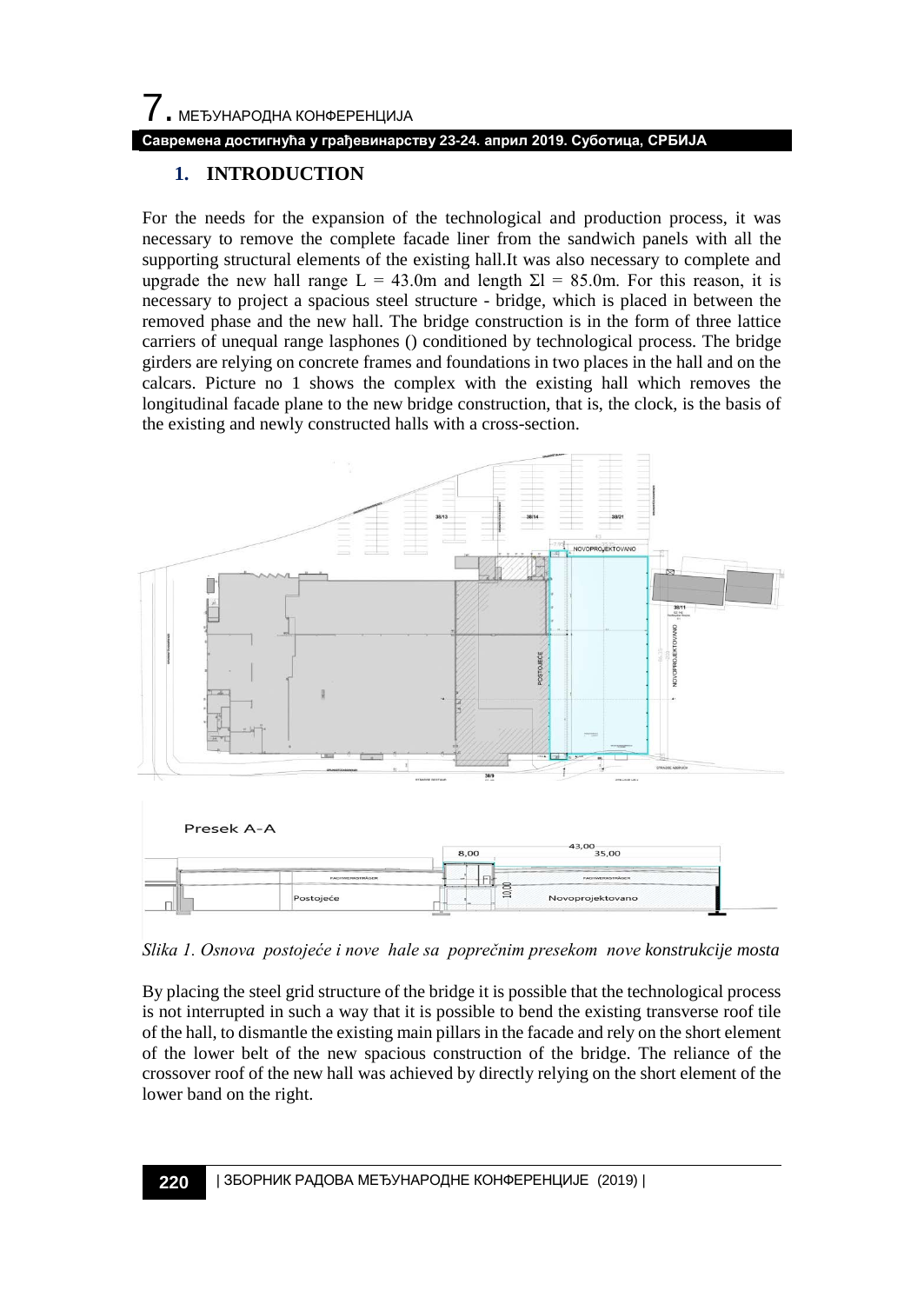## $7<sup>th</sup>$ INTERNATIONAL CONFERENCE

**Contemporary achievements in civil engineering 23-24. April 2019. Subotica, SERBIA**

## **2. EXISTING CONSTRUCTION OF THE OBJECT**

The existing structure of the hall complex is constructed as a steel construction, with a considerably large range of transverse roof ties (larger than 30.00m). Roof cover and facade linings are made of sandwich panel with thickness of 15.0cm. The main pillars of the hall were set at a distance of  $l = 5.95m$ , in the longitudinal walls with a height in the ridge of  $h = 10.0$ m.

## **3. NEWLY DESIGNED STEEL CONSTRUCTION**

The main bearing spatial design of the bridge is designed as a spatial grid with parallel belts, of steel S335 quality, HEA profile. Connections in knots were made with nodal sheets. The resilient steel bridge structures and the concrete frame is realized through the bearing. In the load analysis, all relevant impacts for the conversion were taken, in everything as shown in the images and tables. No. 2 with the basic information about the new hall. Then loads of snow and wind are shown.



*Pic. no. 2 - Dimensions of the new hall*

#### **WORK LOAD:**

| basic + additional load                              |                         |
|------------------------------------------------------|-------------------------|
| (according to EN 1991-1-3: 2006 i EN 1991-1-4: 2011) |                         |
| Snow load:                                           | $S = 2.77$ Kn / m2      |
| Basic wind speed:                                    | $vb = 24 m/s$           |
| Field category:                                      | Category II             |
| Basic pressure:                                      | $qb = 0.36$ Kn / m2     |
| Wind pressure:                                       | $qp = 0.76$ Kn / m2     |
| Wind pressure:                                       | qp, $90 = 0.76$ Kn / m2 |
|                                                      |                         |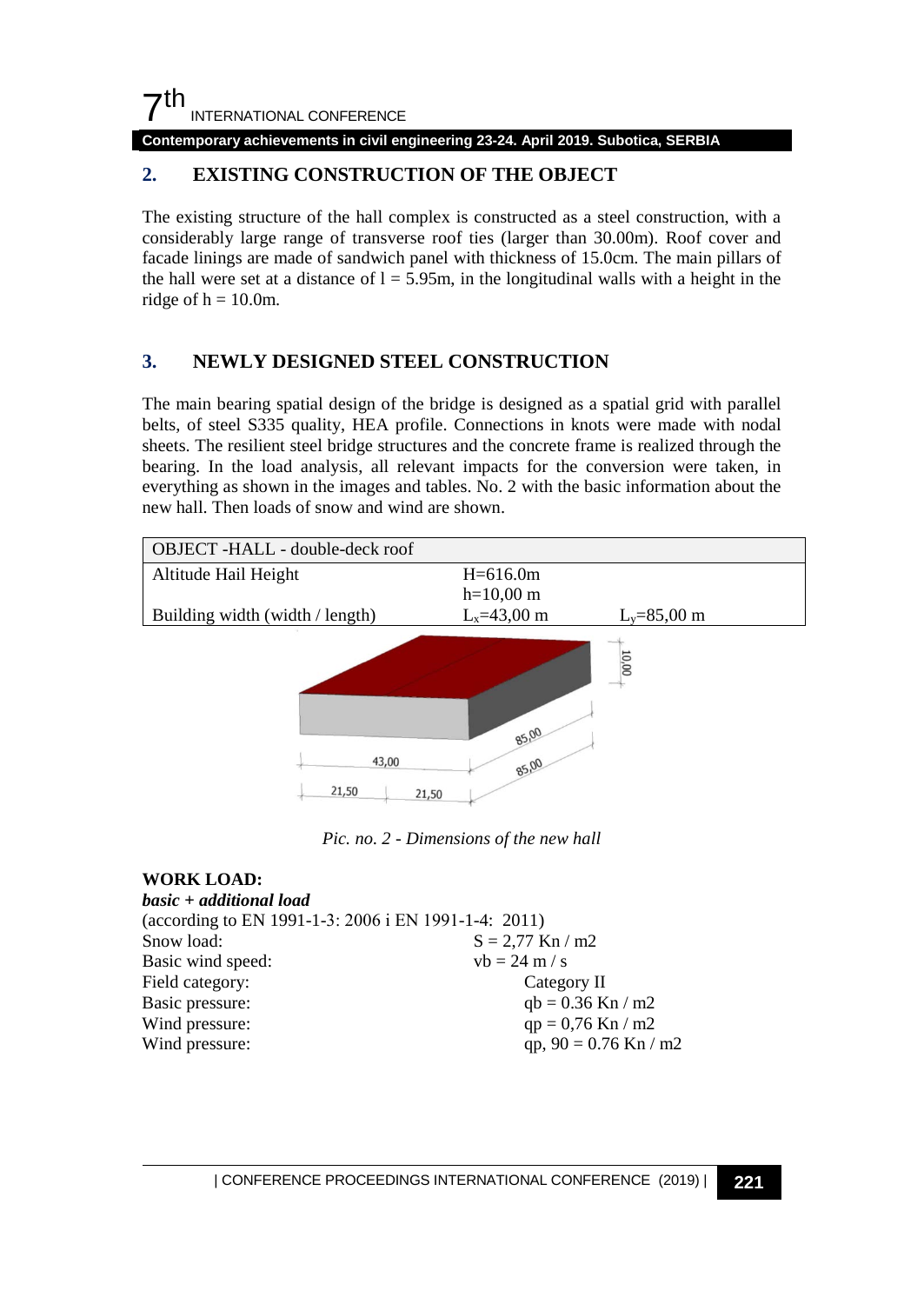## **Савремена достигнућа у грађевинарству 23-24. април 2019. Суботица, СРБИЈА**

*Table no. 1 Snow load*



| the angle of<br>inclination<br>of the roof<br>$\alpha$ | 0°≤ α<br>$\leq 30^{\circ}$ | $30^\circ \leq \alpha \leq 60^\circ$ | $\alpha > 60^{\circ}$ |  |
|--------------------------------------------------------|----------------------------|--------------------------------------|-----------------------|--|
| u۱                                                     | 0.8                        | $0,8(60-\alpha)/30$                  | 0.0                   |  |
| U۶                                                     | $0,8+0,8 \alpha/30$        |                                      |                       |  |

| e/10<br>e                           |                                     |                |         | e/4     |        |         |         |         |      |  |
|-------------------------------------|-------------------------------------|----------------|---------|---------|--------|---------|---------|---------|------|--|
| 20                                  |                                     | $\overline{c}$ |         |         | 5      |         |         |         |      |  |
| Pressureh<br>(m)                    | $\mathbf q$<br>(kN/m <sup>2</sup> ) | Cpe, 10        | Cpe,1   |         | Cpe, x |         | We, 10  | We,1    | We,x |  |
| A                                   | 0,76                                | $-1,00$        | $-1,25$ |         |        |         | 0,76    | $-0,95$ |      |  |
| B                                   | 0,76                                | $-0,70$        | $-0,88$ |         |        |         | $-0,53$ | $-0,66$ |      |  |
| $\mathcal{C}$                       | 0.76                                | $-0,40$        | $-0,50$ |         |        |         | $-0,30$ | $-0,38$ |      |  |
| D                                   | 0,76                                | 0,80           | 1,00    |         |        |         | 0,60    | 0,76    |      |  |
| E                                   | 0,76                                | $-0,31$        | $-0,39$ |         |        |         | $-0,24$ | $-0,29$ |      |  |
| Coefficient of external<br>pressure |                                     | Cpe, 10        |         | Cpe,1   |        | Cpe, x  | We, 10  | We,1    | We,x |  |
| F                                   |                                     |                | $-1,80$ | $-2,50$ |        |         | $-1,36$ | $-1,89$ |      |  |
| G                                   |                                     | $-1,20$        |         | $-2,00$ |        |         | $-0,91$ | $-1,51$ |      |  |
| H                                   |                                     | $-0,70$        |         | $-1,20$ |        | $-0.53$ |         | $-0,91$ |      |  |
| J                                   |                                     | 0,20           |         | 0,20    |        | 0,15    |         | 0,15    |      |  |
|                                     |                                     | $-0,20$        |         | $-0,20$ |        | $-0,15$ |         | $-0,15$ |      |  |
| I                                   |                                     | 0,20           |         | 0,20    |        | 0,15    |         | 0,15    |      |  |
|                                     |                                     | $-0,20$        |         | $-0,20$ |        | $-0,15$ |         | $-0,15$ |      |  |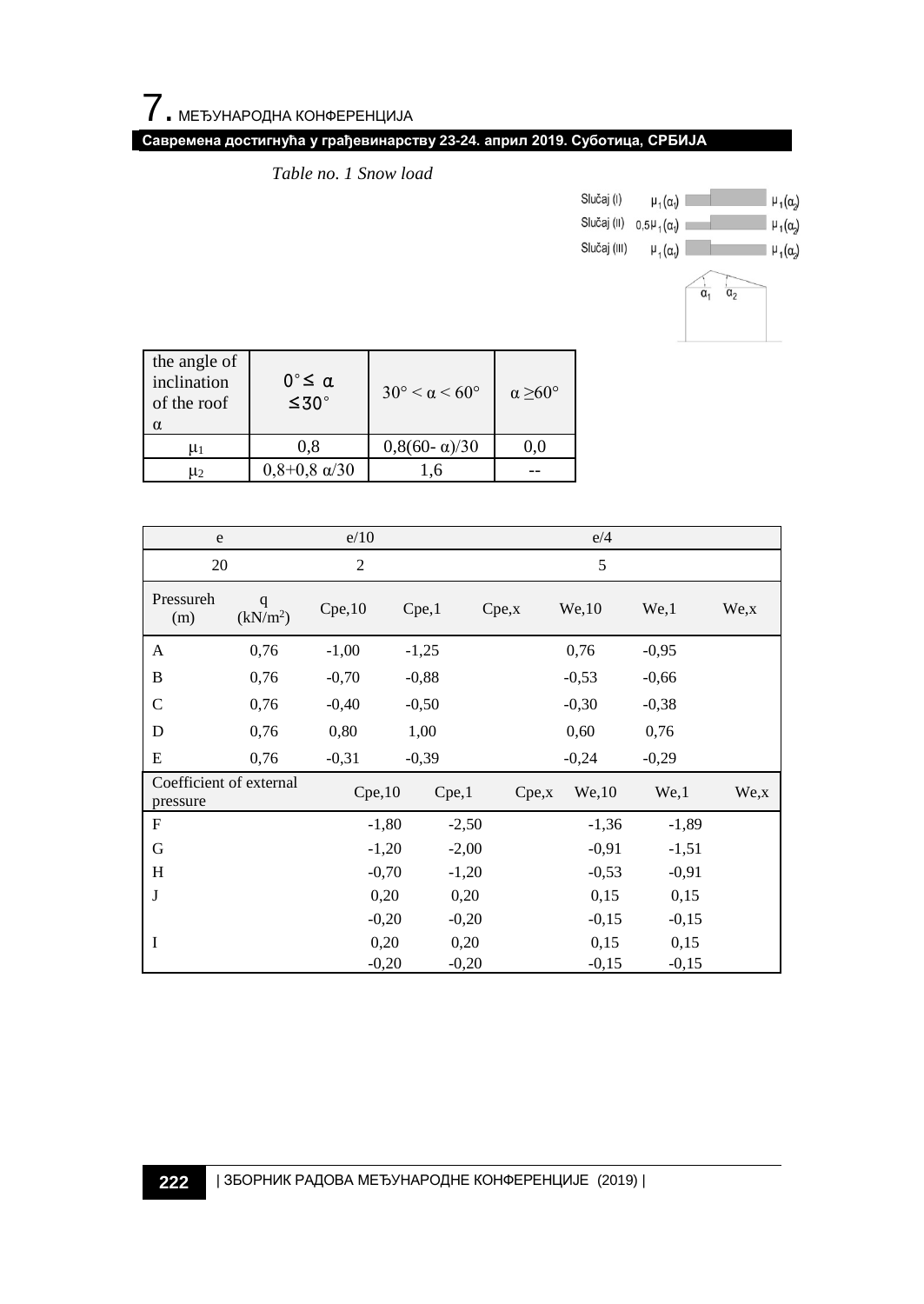## $7th$ INTERNATIONAL CONFERENCE

#### **Contemporary achievements in civil engineering 23-24. April 2019. Subotica, SERBIA**

The influence of the wind on the new hall building according to EN-1991-1-4: 205, it is given in the tables and pic. no.3.



#### *Picture no.3- Wind effects affecting the hall*

| e             | e/5                                                                                                                                                                                        | 1A   | lB    | 1 <sup>C</sup>                       | h/d  | e/d  | h/b     | d/b |
|---------------|--------------------------------------------------------------------------------------------------------------------------------------------------------------------------------------------|------|-------|--------------------------------------|------|------|---------|-----|
| 20,00         | 4,00                                                                                                                                                                                       | 4,00 | 16,00 | 23,00                                | 0,23 | 0,47 |         |     |
| 9.962<br>0,60 | 0,15<br>$-10,24$<br>9,962<br>10,00<br>10,30<br>0.15<br>$\overline{c}$<br>0,15<br>10,00<br>10,00<br>C<br>0,15<br>$^{4}$ 0,15<br>43,00<br>0,30<br>0.15 0.15<br>21,50<br>21,50<br>--<br>85,00 |      |       |                                      |      |      |         |     |
| $\Theta$      | μ                                                                                                                                                                                          |      | Cp,e  | Wi (kN/m <sup>2</sup> )<br>$C_{p,i}$ |      |      |         |     |
|               | 0,67                                                                                                                                                                                       |      |       | 0,20                                 |      |      | 0,15    |     |
|               |                                                                                                                                                                                            |      |       | $-0,30$                              |      |      | $-0,23$ |     |

The transverse rails of bridge rail grids are located at the distance of the transverse roof ties so that after removing the main pillars, the roof grate supports are supported in the nodes on the cantilever portions. The demolition of existing pillars was carried out by supporting the roof ties support with a heavy scaffold. Prior to the dismantling of the facade columns, the reconnaissance and materialization of the points of the geodetic micro network of the object was performed. The geometry and internal accuracy of the network is such that it provides the possibility of detecting the expected intensity of the deformation of the structure by measuring from the point of the network. Using total high accuracy stations, geodetic recording of the spatial geometry of the resting points of the transverse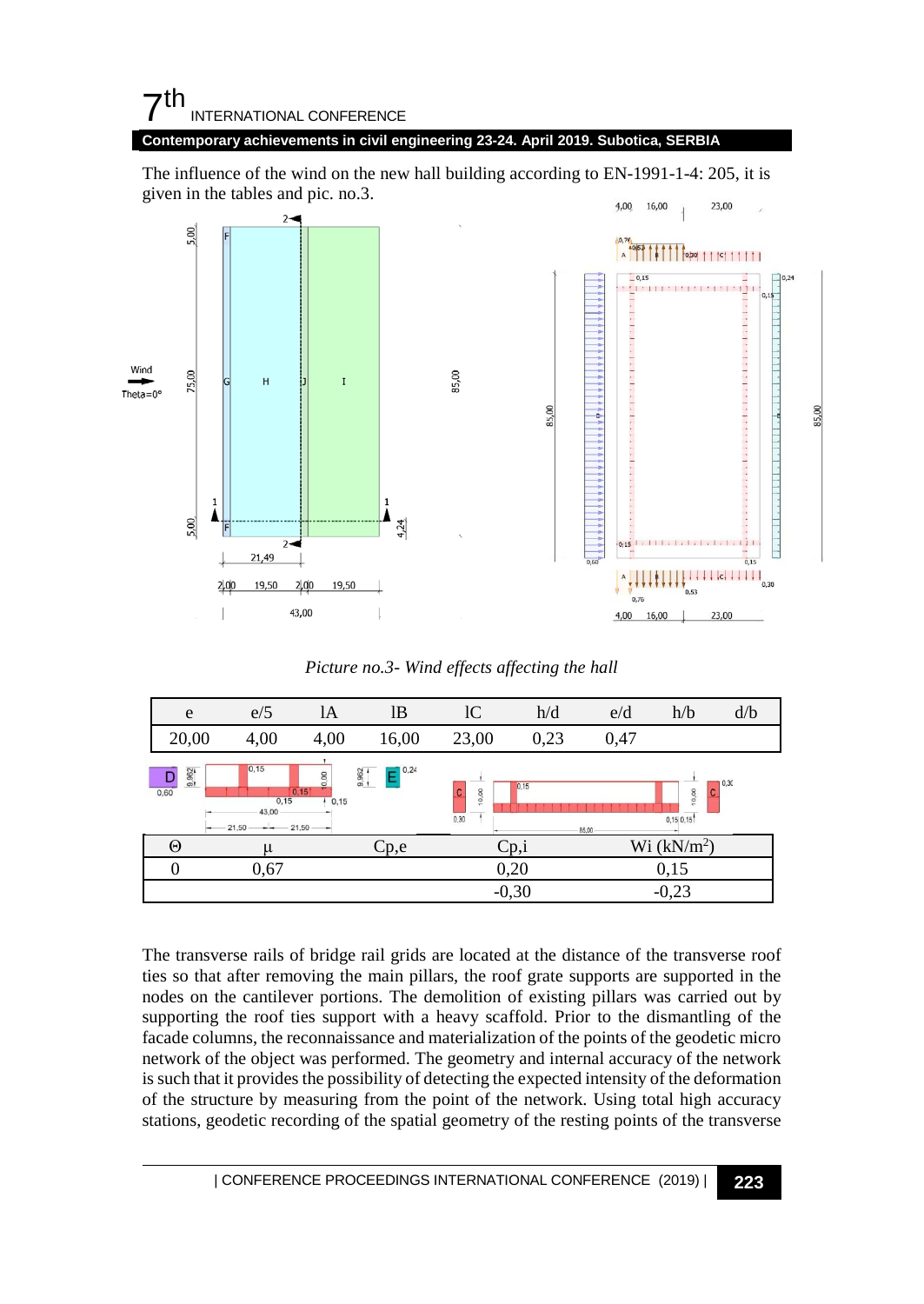# $\overline{\phantom{a}}$ . МЕЂУНАРОДНА КОНФЕРЕНЦИЈА

#### **Савремена достигнућа у грађевинарству 23-24. април 2019. Суботица, СРБИЈА**

grid connector was performed. The subject measurements were used in order to obtain the zero state of the geometry of the existing construction, and as such was the reference measurement in relation to which the degree of deformation in the execution phase was controlled. The installation of the bridge spatial construction is carried out according to the works on the foundations and reinforced concrete frames, on which it relies. Bridge construction is mounted on movable and immovable bearings. By relying on the existing roof ties on the bridge consoles, the dismantling of the heavy scaffold is carried out, and then by geodetic measurements of the characteristic points, from the existing network of the building, on the construction itself, the geometry is controlled, that is, comparing with the zero state, the data on the intensity and nature of the deformation are obtained. the clamping stages, the mounting of the roof roof ties on the right side of the bridge construction is carried out. The necessary interconnections and stiffening are made, and roof covering and cladding and porcelain facade are sandwich panels.Mounting crosslinked roof ties on the right side of the bridge construction. The necessary interconnections and stiffening are made, and roof covering and cladding and porcelain facade with sandwich panels.

## **4. ESTIMATION OF NEWLY DESIGNED CONSTRUCTION**

The calculation of newly constructed structures for adaptation - reconstruction of existing facilities includes the analysis of all parameters that need to be determined in order to obtain the relevant load for the dimensioning: :determination of the existing constructive system of objects (visual overview with recording geometry of supporting structural elements and all necessary measures and dimensions),

- analysis of existing technical documentation,
- testing the quality of the built-in materials in the construction,
- preparation of geomechanical study and determination of dimensions of basic construction,
- analysis of geodetic observations of the reper on the existing hall,
- analysis of the technological project in the function of establishing new constructive elements of the construction,
- the construction of the expansion of the new hall complex,
- analysis of the load and dimensioning of the existing construction of the hall and the newly constructed hall with a spatial bridge for the undertaking, was carried out in The Tower program and the spatial model are shown in Pic. 5, and in Pic. 6 there is a longitudinal cross-section through the newly designed structure - the bridge for the construction of old and new hall.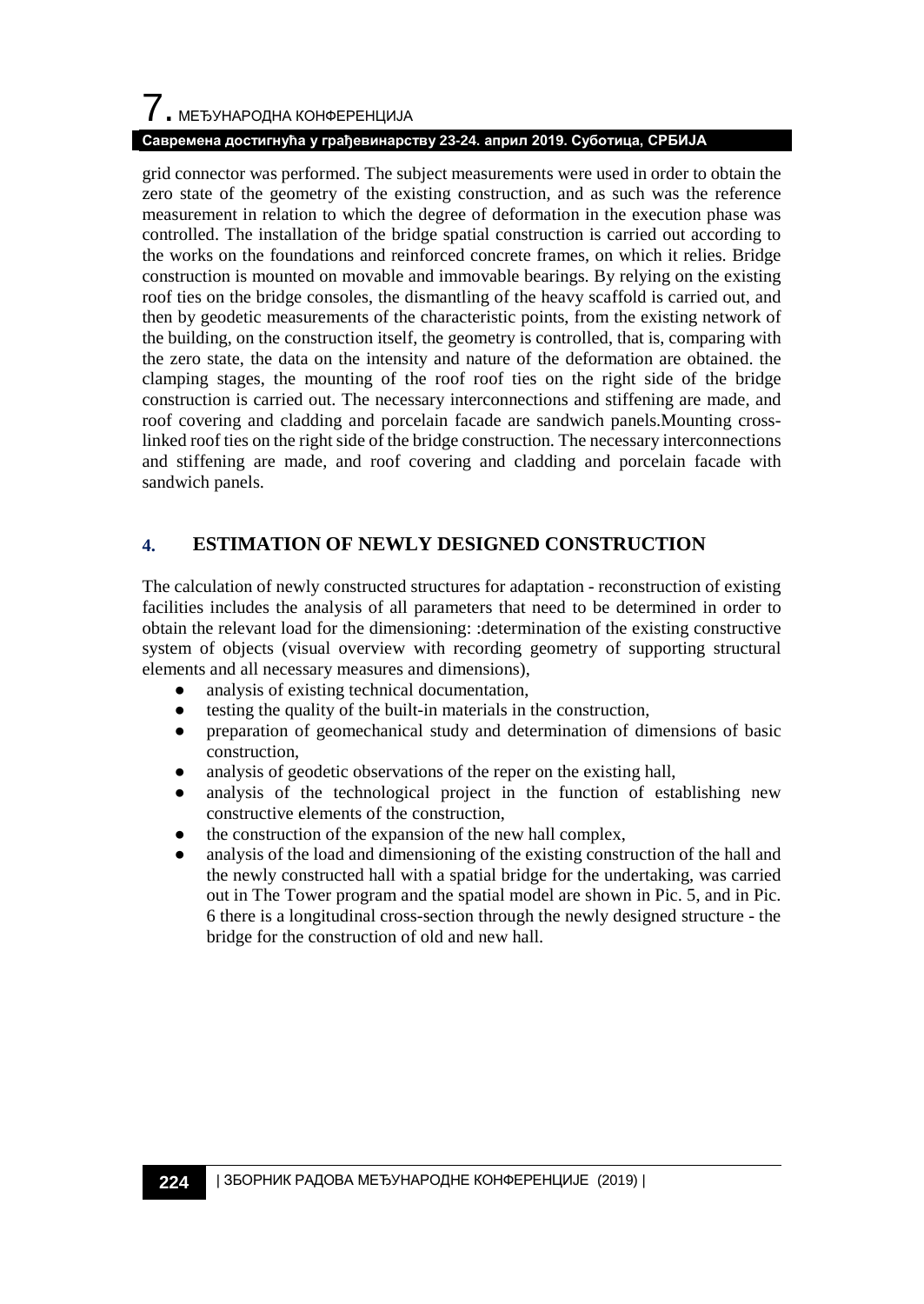$7<sup>th</sup>$ INTERNATIONAL CONFERENCE

**Contemporary achievements in civil engineering 23-24. April 2019. Subotica, SERBIA**



*Pic. 5. Spatial view of the construction of the existing hall, the bridge for the bidding and the new halls*



*Pic. 6. Cross-section and longitudinal cross-section through bridges*

The stiffness of the roof flat level is provided by transverse roof joints, and the stiffness of the base and the longitudinal walls of the new hall is carried out by vertical hinges in the said planes. In this way, the spatial stiffness of the new projected hall has been provided. Lighting of the hall is carried out with light strips in the roof level. The Mosotian construction makes it possible to use two levels for employees' offices because of its dimensions. Steel construction is made of steel S355, with nozzle sheets thickness  $d = 25$ -30mm. Explanation of points and vertices are from the HEA carrier and the diagonal of the warmed-up 2U carriers. The links of the banding rods are realized through welded sheets made by welding, while the filling rods are bonded to the nodal sheets with highstrength screws of the strength class 10.9. Pic. 7 shows the basis of the foundation of the substructure of the building.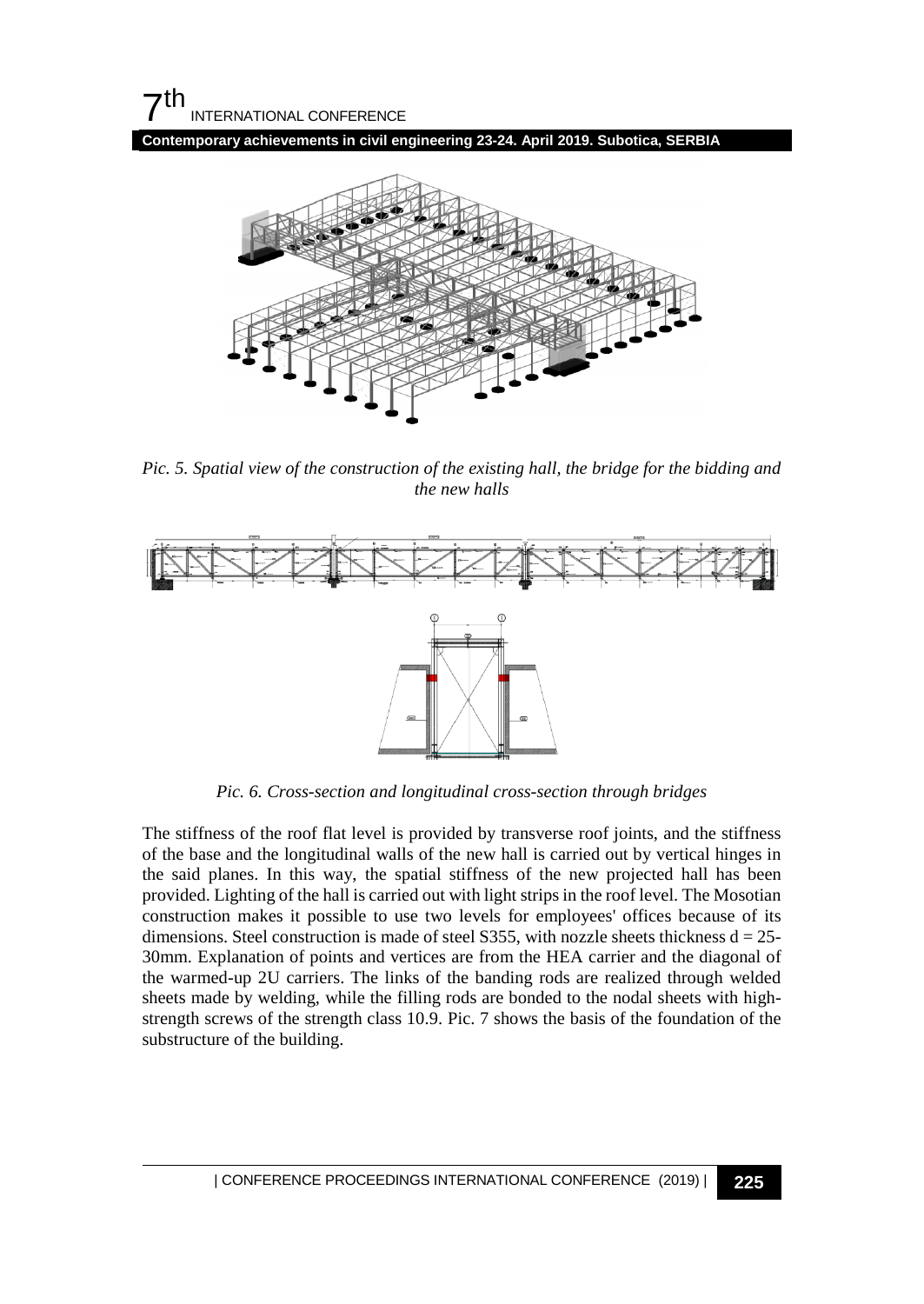# $\overline{\phantom{a}}$ . МЕЂУНАРОДНА КОНФЕРЕНЦИЈА

**Савремена достигнућа у грађевинарству 23-24. април 2019. Суботица, СРБИЈА**



*Figure 7 Disposes of the foundations of a new hall and a new bridge for the construction of the construction*

The preparation of the steel construction surfaces was carried out according to the provisions of the Ordinance on the Protection of Steel Structures from Corrosion to EN. PPZ protection of the steel construction includes the application of fire protection coatings in the form of appropriate coatings that guarantee the prescribed time, consisting of the basic anti corrosion primer, then the in tumescent coating and finally the final coating (expanding fire protection coating system) is applied.

## **5. CONCLUSION**

In the case of extension-expansion of existing facilities, the existing condition, constructions, newly designed structure, as well as the connection method must be analyzed into one whole in order to smoothly implement the production technological procedure. In this particular case, it was necessary to remove the main pillars in the longitudinal wall of the existing hall. Reactions from existing roof ties were transferred to a new spatial construction-bridge in axis 1, and the reactions from the newly constructed halls (roof cross-linkers) were based on the new bridge construction in axis 2. This enabled the smooth production of the technological process in the complex of the hall. New bridge structures are three free beams of different ranges.